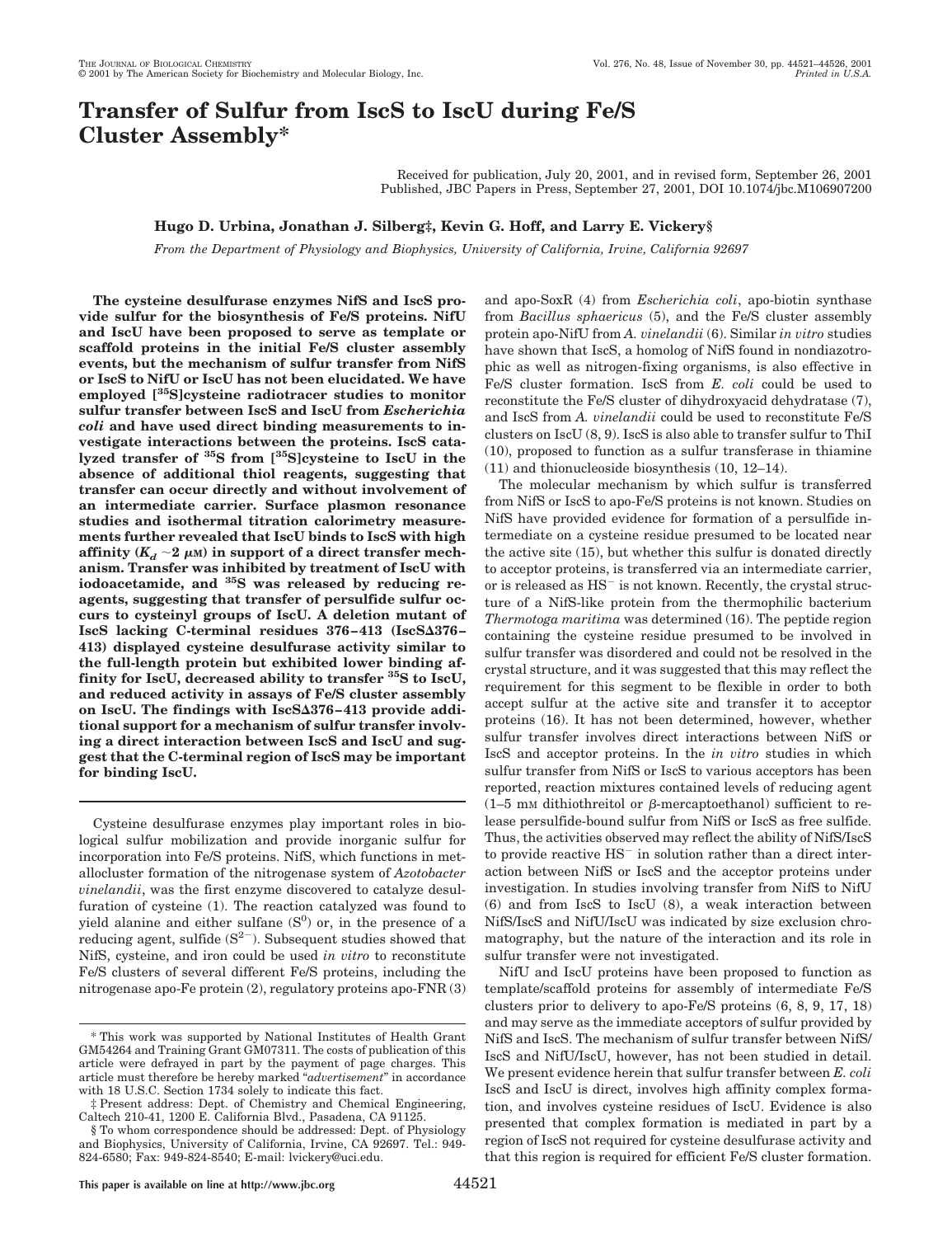These findings provide support for a cellular mechanism of sulfur transfer that involves a direct interaction between IscS and IscU.

## EXPERIMENTAL PROCEDURES

*Materials—E. coli* DH5αF'IQ cells were obtained from Life Technologies, Inc. Enzymes for DNA manipulation were obtained from Roche Molecular Biochemicals, New England Biolabs, Inc., or U.S. Biochemical Corp. Synthetic nucleotides were obtained from Genosys. 35S-Labeled L-cysteine was obtained from Amersham Pharmacia Biotech. Bacterial growth medium components were from Difco, and other reagents were from Sigma.

*Overexpression and Purification of Proteins—*Recombinant IscU and Hsc20 were prepared as described previously (17, 19). For expression of recombinant IscS, the coding region of *iscS* was amplified from genomic DNA isolated from *E. coli* K-12 strain by polymerase chain reaction with *Taq* DNA polymerase and primers designed to introduce a *Nco*I restriction site at Met-1 and a *Pst*I site following the termination codon. Introduction of the *Nco*I site resulted in a change of residue 2 from lysine to glutamic acid; this recombinant form is referred to as "wildtype" Isc $\overline{S}$  throughout.<sup>1</sup> The IscS polymerase chain reaction product was digested with *Nco*I and *Pst*I and ligated into pTrc99a (Amersham Pharmacia Biotech) to yield pTrcIscS. DH $5\alpha$ F'IQ cells transformed with pTrcIscS were grown in Terrific Broth at 37 °C, induced with 0.5 mM isopropyl-D-thiogalactoside at  $A_{600}$  ~0.5, and grown for 16 h to allow expression. Cells were harvested by centrifugation, frozen, thawed, and lysed by French press in TED buffer (50 mM Tris·HCl, pH 8, 0.5 mM EDTA, 1  $\,$  mM DTT). $^2$  The soluble supernatant fluid after centrifugation at  $35,000 \times g$  was used for purification, and all subsequent steps were carried out in TED buffer at 4 °C. IscS protein was monitored by SDS-PAGE. Anion exchange chromatography was carried out using DE52 (Whatman) and eluted with a linear gradient of  $0-250$  mm NaCl. IscS fractions were loaded on a DEAE-Sepharose column (Whatman), washed with 150 mM TED, and eluted using a linear gradient of 150– 250 mM sodium chloride. Final purification was achieved on a phenyl-Sepharose column equilibrated with 20% ammonium sulfate and elution with a decreasing linear gradient of 20 to 5% ammonium sulfate. Fractions appearing homogeneous by gel electrophoresis were combined, treated with 150  $\mu$ M pyridoxal phosphate to restore cofactor lost during purification, dialyzed to remove ammonium sulfate and unbound pyridoxal phosphate, concentrated by ultrafiltration, and stored at  $-70$  °C. This method yielded  $\sim$ 50 mg of IscS/liter at >90% purity (Fig. 1*A*) and a specific activity of 156 mol of sulfide/min/mg.

To prepare the C-terminal IscS truncation mutant IscS $\Delta 376-413$ , a stop codon was substituted for Ser-376 of pTrcIscS using the QuikChange site-directed mutagenesis kit (Stratagene, La Jolla, CA) to generate pTrc $\triangle$ IscS. IscS $\triangle$ 376-413 was expressed in an *iscS*<sup>-</sup> strain PK4331 (31) and prepared using the same methods as used for fulllength IscS. As with the full-length protein, purified  $IscS\Delta376-413$ behaved as a dimer, and no differences in stability of the mutant were apparent during incubations used to determine enzyme activity or Fe/S cluster assembly assays.

*35S Transfer Assay—*DTT was removed from samples of IscU and IscS by extensive dialysis immediately before all sulfur transfer assays. Samples subjected to multiple cycles of concentration and buffer exchange using a Centricon YM-10 centrifuge filter unit to further remove low molecular weight solutes gave similar results consistent with complete removal of reducing reagent by dialysis. Sulfur transfer reactions were carried out at 23 °C for 30 s and contained 1  $\mu$ M IscS, 20  $\mu$ M IscU (or other acceptor protein), and HKM buffer (50 mM Hepes, pH 7.3, 150 mM KCl, 10 mM  $MgCl<sub>2</sub>$ ) in a final volume of 35  $\mu$ l. Reactions were initiated by the addition of 35S-labeled L-cysteine (0.19 Ci/mmol; Amersham Pharmacia Biotech) to a final concentration of 15  $\mu$ M and were terminated by centrifugation at 2000  $\times$  g through a size exclusion column (Microspin G-50 column; Amersham Pharmacia Biotech). The spin column eluant was mixed with SDS-PAGE sample loading buffer to give final concentrations of 1% glycerol, 5 mM Tris, pH 8.0, and 0.001% bromphenol blue. Samples were immediately analyzed by gel electrophoresis using a 10% polyacrylamide gel containing 0.1% SDS  $(20)$  but in the absence of added reducing agent. <sup>35</sup>S was visualized by

exposure on a phosphor screen and analyzed using a PhosphorImager (Molecular Dynamics, Inc., Sunnyvale, CA), and relative intensities were calculated using ImageQuant software supplied with the instrument. Reactions were found to be essentially complete even at 0 °C within the time required for reagent separation on spin columns, and it was not possible to obtain rapid kinetic measurements.

*Chemical Modification of IscU and IscS—*Cysteine residues of IscS were alkylated in 0.1 M Tris buffer, pH 7, using *N*-ethylmaleimide (21), and cysteine residues of IscU were carboxymethylated in 0.2 M potassium phosphate buffer, pH 7, using iodoacetic acid (22). For each reaction,  $\sim$  0.1 mM IscS or IscU was incubated with 1 mM labeling reagent for 1 h. Excess *N*-ethylmaleimide and iodoacetic acid were removed by repeated cycles of ultrafiltration and dilution with 50 mM Tris, pH 7.0.

*Cysteine Desulfurase Assay—*IscS desulfurase activity was determined using the sulfide detection assay described by Siegel (23). Reactions were carried out at 23 °C in glass culture tubes capped with rubber septa stoppers. Samples contained 100 nm IscS, 10  $\mu$ M pyridoxal phosphate, and 10 mM magnesium chloride in 0.8 ml of 50 mM Tris, pH 8.0 (7). Reactions were initiated by the addition of L-cysteine (Sigma) in water containing 5 mM dithiothreitol and were terminated by the addition of 100  $\mu$ l of 20 mm *N*,*N*-dimethyl-*p*-phenylenediamine and 100  $\mu$ l of 30 mM ferric chloride. Product was determined by measuring methylene blue formation at 670 nm (23). The rate of sulfide production  $(V_o)$ was determined for each concentration of L-cysteine by linear regression analysis, and  $K_m$  and  $V_{\text{max}}$  values were determined by fitting the Michaelis-Menten equation to a plot of  $V<sub>o</sub>$  *versus* the concentration of L-cysteine using Kaleidagraph (Synergy Software). The rates reported represent an average of three independent experiments with error bars corresponding to  $\pm$ 1 S.D. Maximal turnover numbers for different preparations,  $8-9$  min<sup>-1</sup>, were slightly greater than the specific activities previously reported for IscS from *E. coli* (7, 12), *A. vinelandii* (24), and *Synechocystis* (25), which ranged from 3 to 6 mol of sulfide/mol of  ${\rm IscS/min^{-1}}$  under similar conditions.  $K_m$  values could not be determined accurately due to limitations in sulfide determination, but a value of  $2.7 \pm 0.4$   $\mu$ M was estimated from data obtained using cysteine concentrations ranging from 2 to 60  $\mu$ M.

*Surface Plasmon Resonance (SPR) Analysis—*SPR studies were carried out at 25 °C with a Biacore 3000 instrument (Piscataway, NJ) as described previously (17, 27). Proteins were randomly cross-linked to the surface of the sensor chip by amine coupling as recommended by the manufacturer. Experiments were conducted in HKM buffer containing  $5$  mM DTT at a flow rate of 20  $\mu$ l/min. Prior to injections, all proteins were dialyzed against running buffer. Experiments were repeated three or four times to verify that changes in the sensor chip did not occur during the course of the measurements.

*Isothermal Titration Calorimetry Analysis—*A Microcal Omega titration calorimeter (Amherst, MA) was used to investigate the binding of IscU to IscS and IscS $\Delta 376 - 413$  in HKM buffer containing 5 mM DTT using procedures previously described (17, 26, 27).

*Reconstitution of Fe/S Clusters on IscU—*Reaction mixtures were prepared under anaerobic conditions (Controlled Atmosphere Chamber; Plas-Labs, Lansing, MI) and contained  $1 \mu M$  IscS or IscS $\Delta 376 - 413$ , 50  $\mu$ M IscU, and 2 mM ferric citrate in HKM buffer. Following a preincubation period of 5 min, reactions were initiated by the addition of 2.5 mM L-cysteine and 5 mM DTT. Fe/S cluster formation was monitored by circular dichroism. The visible region absorption spectrum of IscU-Fe/S is given in Ref. 17.

*Analytical Methods—*Antiserum to purified IscU and immunoblotting methods have been described (17). Antiserum to IscS was prepared from a single rabbit by Bethyl Laboratories (Montgomery, TX) and was used without further purification. Western immunoblotting was carried out using enhanced chemiluminescence detection (Amersham Pharmacia Biotech). A 1:750 dilution of rabbit anti-IscS serum was followed by a 1:10,000 dilution of an anti-rabbit horseradish peroxidase conjugate. Concentrations of IscS were determined at 280 nm using an extinction coefficient of  $40,600$  (M·cm)<sup>-1</sup> calculated from its amino acid sequence (28–30). Absorption spectra were recorded with a Cary 1 spectrophotometer (Varian Instruments), and circular dichroism measurements were recorded using a Jasco J720 spectropolarimeter.

#### RESULTS

*Transfer of* <sup>35</sup>S from IscS to IscU—We used <sup>35</sup>S-labeled cysteine to monitor sulfur transfer catalyzed by IscS. To preclude possible involvement of reducing agents as sulfur carriers, all protein samples were extensively dialyzed and diluted to remove dithiothreitol that had been included in the purification procedures. In a typical experiment,  $IscS(1 \mu M)$  was incubated

<sup>&</sup>lt;sup>1</sup> A preliminary crystal structure of *E. coli* IscS reveals that residue 2 is located at the protein surface and appears unlikely to make significant contributions to the IscS structure or stability (J. Cupp-Vickery, H. Urbina and L. Vickery, unpublished observations).<br><sup>2</sup> The abbreviations used are: DTT, dithiothreitol; SPR, surface plas-

mon resonance; PAGE, polyacrylamide gel electrophoresis.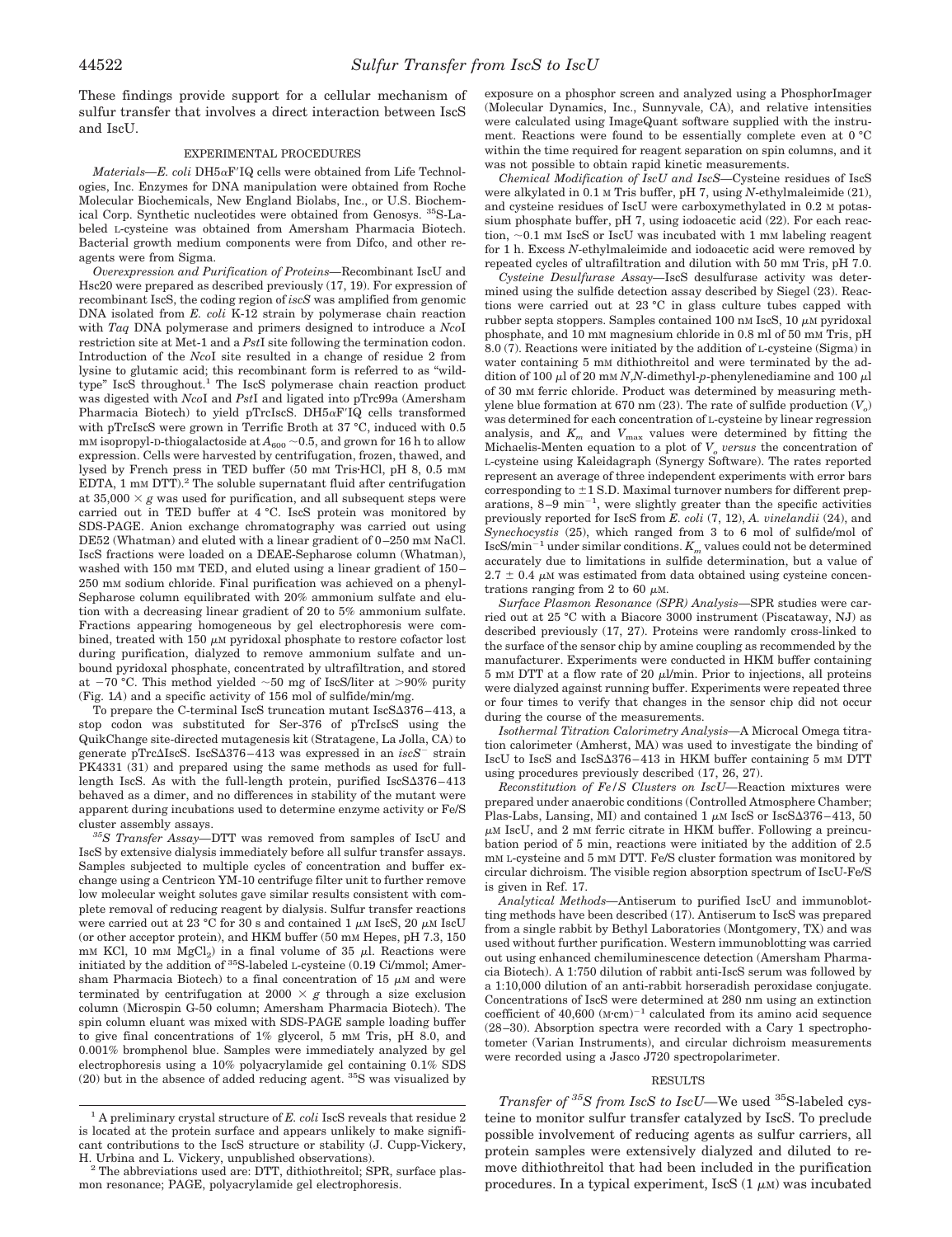

FIG. 1. **SDS-PAGE analysis of sulfur transfer from IscS to IscU.** *A*, SDS-PAGE of purified IscS denatured in the presence of 2.5% 2-mercaptoethanol (20). *Lanes 1*, 2, and 3 contained 1, 3, and 10  $\mu$ g of protein, respectively, and *lane 4* shows molecular weight standards. The gel was stained with Coomassie Blue. *B–D*, analysis of sulfur transfer reactions under nonreducing conditions. Samples were incubated for 30 s with 15  $\mu$ M <sup>35</sup>S-labeled L-cysteine, resolved by SDS-PAGE without the use of 2-mercaptoethanol, and analyzed with a PhosphorImager as described under "Experimental Procedures." The *upper portion* of *B* shows the phosphor image obtained, and the lower portion shows the corresponding integration curves and relative peak intensities. *Lane 1*, 1  $\mu$ M IscS; *lane 2*, 20  $\mu$ M IscU; *lane 3*, 1  $\mu$ M IscS plus 20  $\mu$ M IscU. Migration positions of the components are indicated on the *left*. *C* and *D*, immunoblots using antisera to IscU and IscS, respectively, obtained from different regions of the same gel. *Lanes 4* and 7, 1  $\mu$ M IscS; *lanes 5* and  $8$ , 20  $\mu$ M IscU; *lanes 6* and 9, 1  $\mu$ M IscS plus 20  $\mu$ M IscU.

with  $\int^{35}$ Slcysteine (15  $\mu$ M) in the absence or presence of acceptor protein (20  $\mu$ M), separated from residual  $\int^{35}$ S]cysteine on a size exclusion spin column, and subjected to SDS-PAGE electrophoresis under nonreducing conditions. Sulfur transfer was found to be essentially complete within the time required for reagent separation on spin columns, and reaction labeling profiles therefore represent end points. The locations of proteins on gels were determined by Western immunoblotting, and the pattern and extent of 35S labeling were determined by phosphorimaging.

Fig. 1*B* shows an experiment to test <sup>35</sup>S transfer from IscS to IscU, and the migration positions of IscU and IscS are revealed in the immunoblots shown in Fig. 1, *C* and *D*, respectively. *Lane 1* shows that in the absence of acceptor, <sup>35</sup>S label is incorporated into IscS. Radioactivity is observed in bands corresponding to monomeric  $(\sim 45 \text{ kDa})$  and dimeric forms of IscS with the majority of the protein migrating as a monomer under the conditions used. *Lanes 2* and *3* show the labeling pattern in the presence of IscU. In the absence of IscS, no significant labeling of IscU is observed (*lane 2*), but two new bands of <sup>35</sup>S radioactivity are observed when a mixture of IscS and IscU is used (*lane 3*). The lower band corresponds to a dimer of IscU  $(\sim 28 \text{ kDa})$ , establishing that <sup>35</sup>S label is transferred from IscS



FIG. 2. **SPR analysis of IscU binding to IscS.** IscU was injected into a solution passing over a sensor chip containing immobilized IscS  $(\sim\!3700$  response units). The data plotted represent the average of two measurements; individual values fell within the *symbols* used. The *curve* shown represents a least-squares fit of the data to a hyperbolic saturation function with  $K_d = 2.0 \mu M$  and a maximal signal of 426 response units. The *inset* shows representative sensorgrams for the indicated concentrations of IscU.

to IscU. The upper band corresponds to a complex formed between IscS and IscU. Based on its migration position, this complex appears to be a heterodimer of IscS and IscU, and it is not possible to determine whether <sup>35</sup>S label is present on IscS, IscU, or both proteins. In addition, the amount of label present in the IscS monomer is reduced  $\sim$ 7-fold compared with that observed in the absence of IscU, and no label appears associated with the IscS dimer (compare *lane 1*). We assume that the decrease in labeling of IscS reflects a transfer of 35S to IscU because the immunoblot presented in Fig. 1*C*, *lane 9*, shows that approximately half of the IscS remains present as the free monomer under these conditions. The finding that the IscS dimer is not labeled to the same extent as in the absence of IscU (Fig. 1*A*, compare *lanes 1* and *3*) also suggests efficient transfer of <sup>35</sup>S to IscU.

To test the specificity of IscS-mediated 35S transfer, we incubated IscS and [35S]cysteine with several other potential acceptor proteins under similar conditions. No significant label incorporation was obtained using purified recombinant forms of other proteins present in the *isc-hsc-fdx* operon (24), including IscA, HscB (Hsc20), HscA (Hsc66), and ferredoxin (data not shown). IscA, Hsc66, and ferredoxin contain free thiol groups that might be labeled by nonspecific processes, and their failure to serve as acceptors suggests that the labeling observed with IscU reflects specific interactions with IscS.

*Complex Formation between IscS and IscU—*To investigate binding interactions between IscS and IscU, we first used the SPR method. Fig. 2 shows the result of a titration experiment in which IscS was randomly cross-linked to the sensor chip and exposed to different concentrations of IscU. IscU was observed to bind to and dissociate from IscS rapidly (within the mixing time of the experiment) and to exhibit stable complex formation with an apparent binding constant  $K_d$  of 2.0  $\mu$ M. The maximal signal observed corresponds to  $\sim 0.37$  mol of IscU bound per mol of IscS, indicating that not all of the immobilized IscS is able to bind IscU.

Because complications can arise from surface and/or immobilization effects in SPR, we also used isothermal titration calorimetry to independently determine the binding constant as well as the stoichiometry of the interaction. Fig. 3 shows the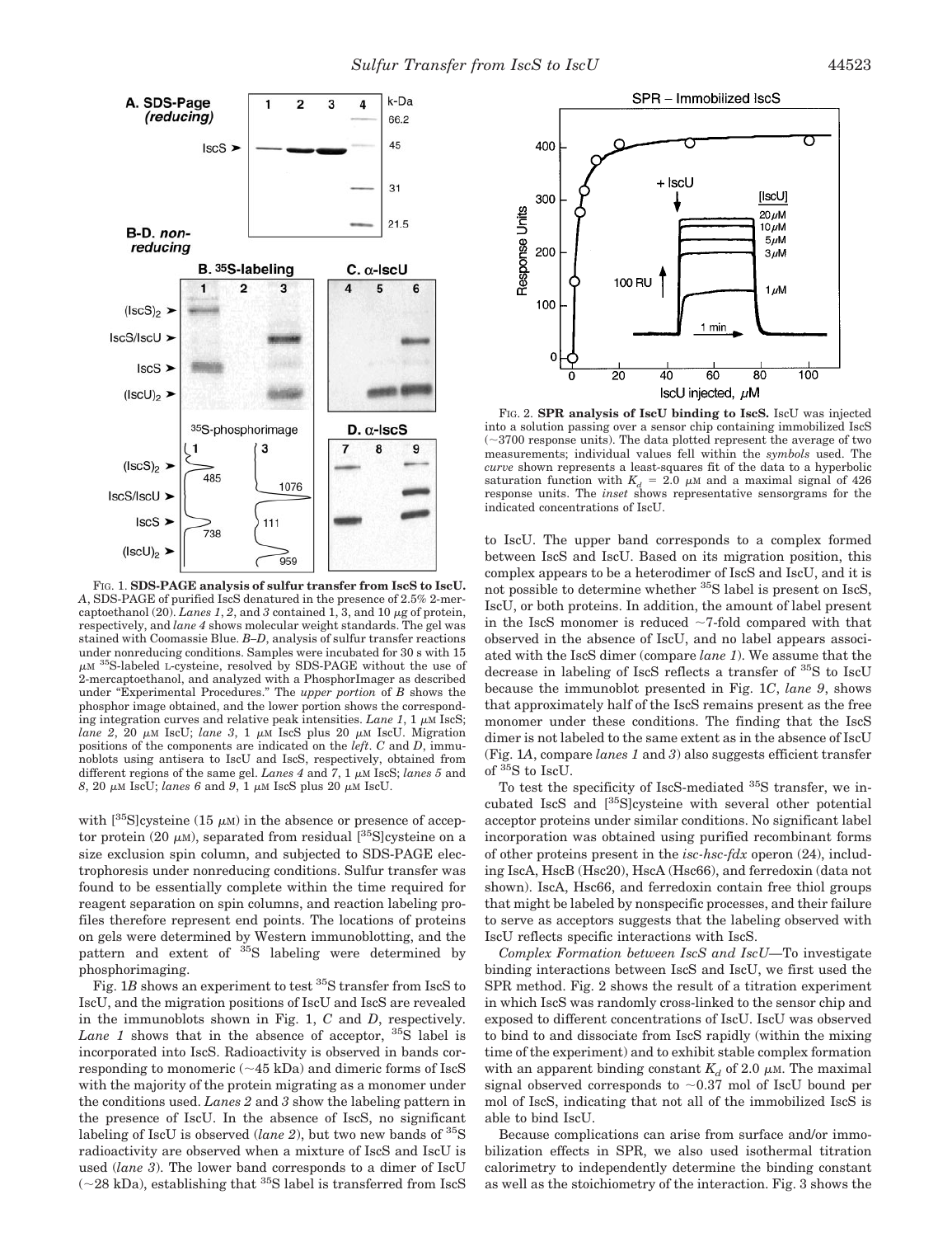

FIG. 3. **Calorimetric analysis of the binding of IscU to IscS.** Binding isotherms were generated by incremental injections of 3.2 mM IscU into a cell containing 0.2 mM IscS or the truncation mutant IscS $\Delta$ 376–404. Integrated heats of binding,  $Q_{\text{ini}}$ , were corrected for heats of dilution and are plotted as a function of the molar ratio of IscU to IscS. The best fit curve shown for IscS corresponds to 0.95 binding sites having  $K_d = 2.2 \mu M$ ,  $\Delta H = -6.1 \text{ kcal/mol}$ , and  $\Delta S = 5.4 \text{ entropy}$ units. No significant enthalpic change was observed with IscS376–404.

results of an experiment in which successive additions of IscU were made to a solution containing IscS. The data are plotted as the integrated heats of binding *versus* the molar ratio of IscU/IscS. The best fit curve shown corresponds to binding of 0.95 mol of IscU/mol of IscS with  $K_d = 2.2 \mu$ M. The binding ratio observed is consistent with the 1:1 complex observed under the partially denaturing electrophoresis conditions used in Fig. 1; in solution, however, both IscS and IscU exist as dimers (7, 17), and it seems likely that the active complex will contain a dimer of each protein. The dissociation constant is similar to that observed in the SPR measurements (Fig. 2), and because cellular levels of IscU and IscS are estimated to be  $>10 \mu$ M, a large fraction of IscU would be expected to be bound to IscS *in vivo*. 3

*Studies on the Mechanism of Sulfur Transfer—*Additional experiments were carried out using  $[35S]$ cysteine to investigate the role of cysteine residues in the mechanism of sulfur transfer between IscS and IscU (Fig. 4). A control reaction is shown in *lane 1*, and the effects of the addition of 5 mm  $\beta$ -mercaptoethanol to samples during or following the transfer reaction are shown in *lanes* 2 and 3, respectively. The presence of  $\beta$ -mercaptoethanol during the sulfur transfer reaction results in a decrease in label incorporation into both free IscU  $(-54\% \text{ less})$ and the IscU-IscS complex  $(\sim 31\%$  less), but the failure to fully prevent labeling suggests that intermediates formed are at least partially protected from this reductant during the transfer process. The addition of  $\beta$ -mercaptoethanol for 30 min following the reaction, in contrast, leads to complete loss of <sup>35</sup>S from both IscU and IscS as well as the IscU-IscS complex. The finding that label is released by prolonged exposure to reducing agent is consistent with formation of cysteine persulfide derivatives on IscU as well as on IscS and suggests that the cysteine residues involved are solvent-accessible. To further assess the possible role of cysteine residues, we tested the effects of thiolblocking reagents on both IscS and IscU. Based on the reactiv-



FIG. 4. **Roles of cysteine residues in sulfur transfer.** 35S-Labeled L-cysteine (15  $\mu$ M) was incubated for 30 s with IscS (1  $\mu$ M) and IscU (20  $\mu$ M) and subjected to nonreducing SDS-PAGE and PhosphorImager analysis as in Fig. 1*B*. *Lane 1*, reaction carried out in HKM buffer only. *Lane 2*,5mM 2-mercaptoethanol was included during the transfer reaction. *Lane 3*,5mM 2-mercaptoethanol was added after 30 s and incubated at 25 °C for 30 min prior to SDS-PAGE. *Lane 4*, IscS was pretreated with *N*-ethylmaleimide. *Lane 5*, IscU was pretreated with iodoacetic acid.

ity of the active site cysteine of NifS (15), treatment of IscS with *N*-ethylmaleimide would be expected to alkylate Cys-328 and inactivate the enzyme. Fig. 4 (*lane 4*) shows that this treatment completely inhibits 35S incorporation, consistent with involvement of Cys-328 of IscS in persulfide transfer. *Lane 5* shows that treatment of IscU with the cysteine carboxymethylation reagent iodoacetic acid blocks the transfer of <sup>35</sup>S, and label remains associated with IscS. Only a small amount of <sup>35</sup>S is associated with the IscS-IscU complex, suggesting that the majority of the radioactivity in *lanes 1* and *2* associated with the IscS-IscU complex is due to labeled IscU. The findings that carboxymethylated IscU will not accept  ${}^{35}S$  and that  $\beta$ -mercaptoethanol releases 35S from IscU suggest that cysteine residue(s) of IscU serve as acceptor(s) for persulfide transferred from IscS.

*An IscS Transferase Mutant—*Differences in the amino acid sequences near the C termini of different NifS and IscS proteins suggest that this region may be important in determining the specificity of interactions with acceptor proteins. To test this possibility, we prepared a truncation mutant of IscS lacking 29 C-terminal residues by insertion of a stop codon at the location of Ser-376. This mutant, designated  $IscS\Delta376-404$ , was expressed in an *iscS*<sup>-</sup> strain of *E. coli* (31). The *iscS*<sup>-</sup> disruption strain grows poorly on glucose minimal medium  $(31)$ , but cells expressing IscS $\Delta 376 - 404$  exhibited normal growth rates, suggesting that  $IscS\Delta376-404$  was active. The mutant enzyme was purified, and its kinetic properties were compared with full-length wild-type IscS. As shown in Fig. 5, IscS $\Delta$ 376–404 exhibited cysteine desulfurase activity ( $k_{\text{cat}}$ )  $8.3 \pm 0.5$  min<sup>-1</sup>;  $K_m = 2.2 \pm 0.5$   $\mu$ M) similar to that observed for wild-type IscS ( $k_{\text{cat}}$  8.5  $\pm$  0.3 min<sup>-1</sup> and  $K_m$  2.7  $\pm$  0.4  $\mu$ M). We next tested the mutant in the <sup>35</sup>S transfer assay. As shown in the *inset* of Fig. 5, the  $IscS\Delta376-404$  mutant is active but exhibits reduced <sup>35</sup>S transfer activity compared with fulllength IscS. With  $IscS\Delta376-404$ , label incorporation into the band corresponding to the IscU dimer is only 38% of that observed using wild-type IscS. In addition, less labeling is associated with the band corresponding to the  $IscS\Delta376-404-$ IscU complex compared with the IscS-IscU complex, and a greater portion of label is associated with the uncomplexed dimeric form of the mutant protein.

<sup>&</sup>lt;sup>3</sup> The cellular concentration of IscU has been estimated by immunoblotting methods to be  $\sim$  40  $\mu$ M in cells grown in rich medium to stationary phase (17). Similar immunoblotting measurements for IscS using W3110, DH5 $\alpha$ , and BL21 strains of *E. coli* yield a value  $\sim$ 45  $\mu$ M (H. D. Urbina and L. E. Vickery, unpublished observations).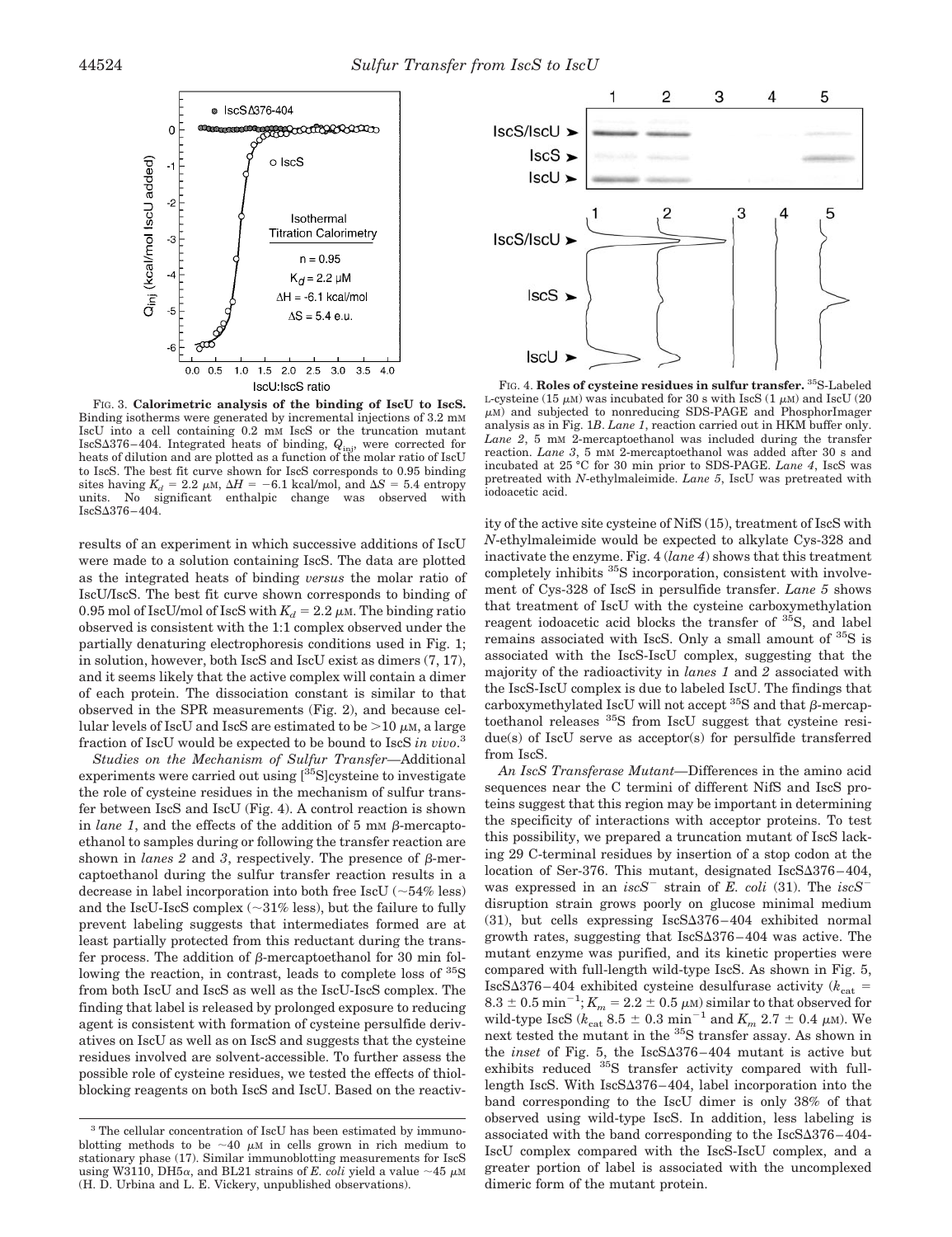

FIG. 5. Desulfurase and sulfur transfer activity of IscS $\Delta 376$ -**404.** The rate of sulfide production by  $\text{IscS}$  ( $\bullet$ ) and the  $\Delta \text{IscS}$  mutant ( $\bigcirc$ ) is shown as a function of the concentration of L-cysteine. The best fit curve shown for IscS (*solid line*) corresponds to  $K_d = 2.7 \pm 0.4 \mu M$  and  $V_{\text{max}} = 8.5 \pm 0.3 \text{ min}^{-1}$ ; the curve shown for IscS $\Delta 376 - 4045$  (*dashed line*) corresponds to  $K_d = 2.2 \pm 0.5 \mu$  and  $V_{\text{max}} = 8.2 \pm 0.5 \text{ min}^{-1}$ . The *inset* shows a phosphor image obtained for sulfur transfer reactions containing 15  $\mu$ <sup>35</sup>S-labeled L-cysteine, 1  $\mu$ M IscS or IscS $\Delta$ 376–404, and 20  $\mu$ M IscU carried out as described in the legend to Fig. 1 and subjected to nonreducing SDS-PAGE.

To determine whether the reduced ability of  $IscS\Delta376-404$  to transfer sulfur to IscU might result from altered binding, we attempted to investigate the interaction of IscU with  $IscS\Delta376-$ 404 by isothermal titration calorimetry. As shown in Fig. 2, however, no enthalpic change was observed when  $IscS\Delta376-404$ was mixed with IscU. This result could reflect a failure of the truncation mutant to bind to IscU but could also arise from a lack of a significant net enthalpic change upon binding of the mutant to IscU. We therefore used SPR as an independent measure of the interaction. Because SPR measurements are sensitive to how substrate molecules are immobilized on the surface, we made use of a competitive binding system in which another protein is immobilized on the chip surface and interactions between IscU and IscS occur in solution. For this purpose, we used Hsc20, a co-chaperone protein shown to bind and target IscU to the molecular chaperone Hsc66 (17). Fig. 6 shows the results of experiments in which the binding of IscU to immobilized Hsc20 was determined in the absence or presence of full-length or mutant IscS. Under the conditions used, full-length IscS bound to IscU and inhibited its binding to immobilized Hsc20 (87 and 56% inhibition using 0.1 and 0.3  $\mu$ M IscU, respectively). The mutant  $IscS\Delta376-404$ , on the other hand, gave significantly less inhibition  $\sim 15\%$  inhibition using 0.1 or 0.3  $\mu$ M IscU). While it is difficult to determine the exact binding constant of  $IscS\Delta376-$ 404 for IscU by this method, the results indicate a significantly lower affinity than that of the wild-type protein. This finding, together with the reduced activity of  $IscS\Delta376-404$  in the  ${}^{35}S$ transfer assay, suggests that formation of a specific complex between IscS and IscU is required for efficient sulfur transfer.

*Fe/S Cluster Assembly*—The decreased affinity of IscSΔ376– 404 for IscU and its lower activity in  $35S$  transfer to IscU afforded the opportunity to investigate the importance of complex formation between IscS and IscU in assembly of Fe/S clusters on IscU. Fig. 7 shows the rate of formation of the IscU-Fe/S complex using either full-length IscS or the IscS376–404 mutant. In these experiments, cysteine was pro-



FIG. 6. Effect of IscS and IscS $\Delta 376 - 404$  on the binding of IscU to Hsc20. The relative binding affinities of IscS and Isc $S\Delta 376 - 404$  for IscU were compared by measuring their ability to compete with IscU for binding to Hsc20 using SPR. Hsc20 was immobilized on a sensor chip (470 response units), and signals obtained from solutions containing IscU in the presence or absence of 5  $\mu$ M IscS or IscS $\Delta 376-404$  were compared.  $\overline{A}$ , 0.1  $\mu$ M IscU; *B*, 0.3  $\mu$ M IscU. *Error bars* represent values obtained from duplicate injections.



FIG. 7. **IscS-mediated assembly of Fe/S clusters on IscU.** IscS or IscS $\Delta$ 376–404 (1  $\mu$ M) was incubated with IscU (50  $\mu$ M) and ferric citrate (200  $\mu$ M), and cluster formation was initiated by the addition of Lcysteine (2.5 mM) and DTT (5 mM). Reaction progress was monitored by circular dichroism. Scans were recorded at 5-min intervals at a scan rate of 100 nm/min; complete spectra using IscS are shown for scans initiated at 0, 10, 20, 30, and 45 min. The *inset* shows a plot of the rate of cluster formation observed in two experiments (*error bars* show individual values where these fell outside the *symbol* used). CD intensities are corrected for the scan interval required to reach 560 nm.

vided as the source of sulfur, and ferric citrate was used to provide iron. DTT was included to provide reducing equivalents required for cluster generation, and incubations were carried out anaerobically (8, 9, 17). Fe/S cluster formation was monitored by circular dichroism to avoid complications due to overlapping absorption spectra of IscS and ferric citrate with the IscU-Fe/S complex. The amount of IscU-Fe/S formed using wild-type IscS was found to be similar to the maximal level obtained by the careful addition of sodium sulfide together with ferric citrate (*cf.* Ref. 17). In addition, the rate of cluster formation using the wild-type *E. coli* enzyme was similar to that reported by Agar *et al.* using IscS and IscU from *A. vinelandii* under similar conditions  $(8)$ . The IscS $\Delta 376 - 404$  mutant, however, was less effective in cluster assembly and yielded only 46% of the amount of IscU-Fe/S complex formed using IscS. Because  $IscS\Delta376-404$  has desulfurase activity similar to that